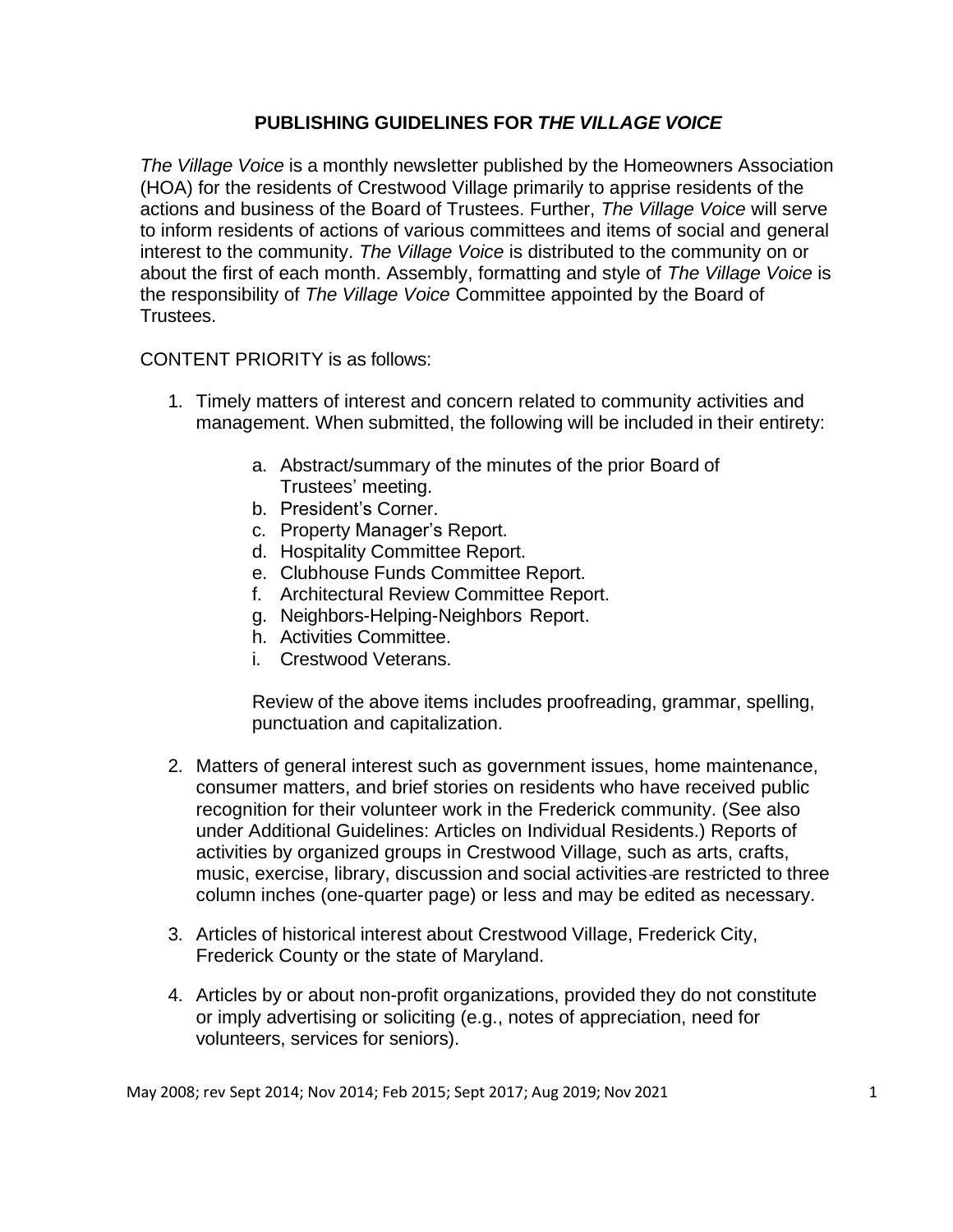SUBMISSIONS: All items for publication in *The Village Voice* will be submitted to the Management Office no later than the deadline set for each month. The deadline is listed on each monthly calendar. All items will be signed or carry a by-line. No items will be accepted after the final layout unless approved by the Board of Trustees. Should any published article contain a factual error or important omission, the author of said article should submit a correction in writing for publication in the following issue. The subsequent article will carry the title "Correction" and text will explain the error or proper text, including reference to the original article title.

SCREENING of items submitted for publication will be done by the committee in accordance with the priorities stated above and the restrictions stated below. Items not fitting into one of the priorities will be considered only if space is available and if considered appropriate by the committee. Items that will NOT be published include:

- 1. Items critical of the Board of Trustees and/or management of Crestwood Village and/or residents, to include items considered controversial, espousals of different management approaches or insinuations of malfeasance on the part of the Board of Trustees or the property management company.
- 2. Letters-to-the-Editor type submissions, expressing opinion.
- 3. Crestwood-related submissions that exceed one page of *The Village Voice.* Such submissions should be returned to the submitter for reduction, as stated below under Editing.
- 4. Submissions not directly related to Crestwood unless prior approval is granted by the Board of Trustees. Such submissions will be returned to the submitter.
- 5. A separate page enclosure unless reproduction costs are not charged to *The Village Voice.*
- 6. Items that might be considered "off-color" or crude.
- 7. Copyrighted articles without permission.
- 8. Items of a campaign and political nature of any level.

EDITING (e.g., modifying copy submitted to fit space and technical corrections) will be done by the committee. However, articles deemed to be in need of rewriting, as compared to proofreading, will be returned to the author for resubmission for a later issue. Re-writes will not be done by the committee. No article or other information will be included in *The Village Voice* that has not been reviewed/proofread/ approved by the committee.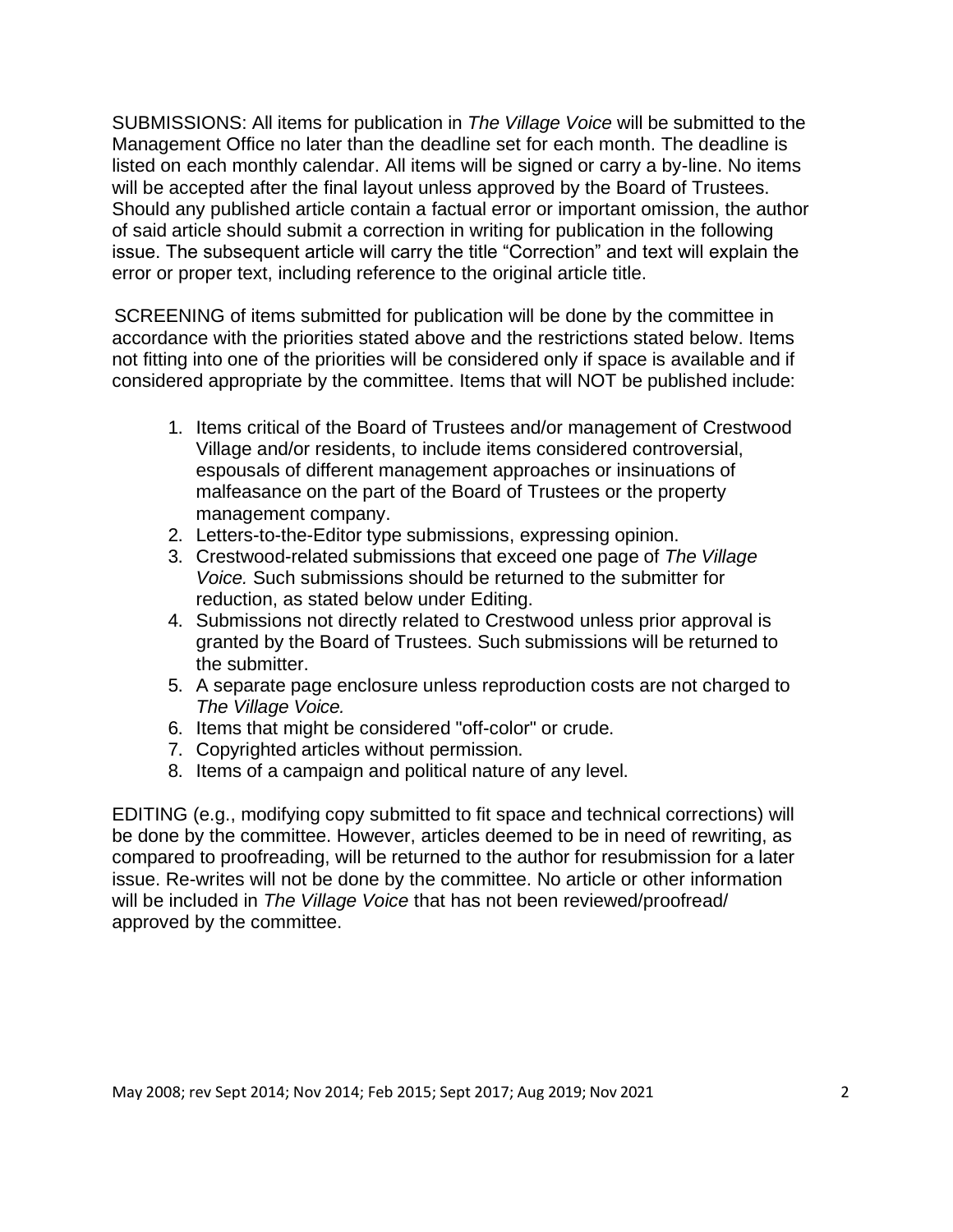LAYOUT: All pages will be double column with the occasional exception of the first page. White spaces will be kept to a minimum. Paragraphs will not be indented and a blank line will be left between paragraphs. Graphic designs may be added to pages as appropriate at the time editorial corrections and layout corrections are made. Type for articles will be 12 pt. Arial. Headings will be 14 pt. bold all cap Arial.

Articles continued on another page will be avoided to the extent practical. *The Village Voice* will consist of no less than eight (8) and no more than twelve (12) pages, excluding pages devoted solely to advertising and special enclosures such as election information. The header for the first page will consist of the publication name, date, volume, number, and a list of enclosures. The second page will consist of the masthead, names and titles of the Board of Trustees members and HOA staff, security hours and phone numbers, and a disclaimer with regard to advertising. This page also lists the office hours and contact names and numbers.

NON-CONTROVERSIAL PAID ADVERTISING will be accepted from both residents and businesses. However, should a resident offer a continuing service/product for a fee, such as house cleaning, handyman services, or handmade goods, then the business rate will apply. The business rate will also apply to residents submitting advertising for any profit or nonprofit organization/businesses. All submissions by commercial businesses (e.g., new local stores, farm stands) shall be considered advertising and the submitter shall be so informed before publication. All ads will be accommodated in any one issue, either by adding or cutting other material.

Advertisers are entitled to a copy of the page of *The Village Voice* issue in which their ad appears.

DISTRIBUTION: Community volunteers (block captains) distribute one free copy of *The Village Voice* to each residence on or about the first of every month. If available, additional copies of *The Village Voice* may be obtained from the Management Office. *The Village Voice* is available online at [www.crestwoodvlg.net.](http://www.crestwoodvlg.net/)

COST: The Board of Trustees establishes an annual budget for *The Village Voice.*  Although the cost to produce each monthly issue may vary somewhat from 1/12th of the annual budget, there remains the objective to stay within the budget.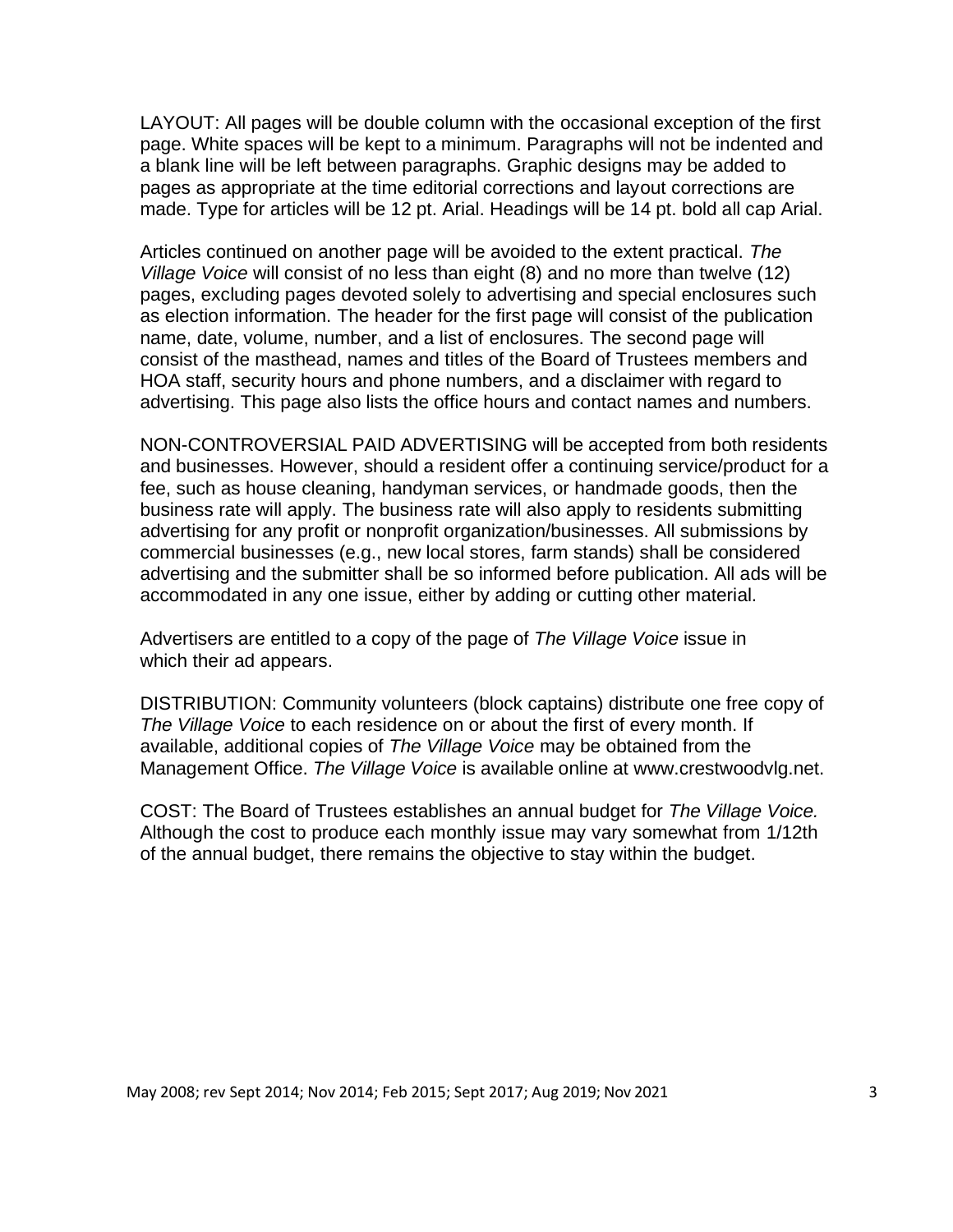## **ADDITIONAL GUIDELINES**

GENERAL AUTHOR GUIDELINES: When submitting an article for publication in *The Village Voice:*

- 1. If possible, type the article in Microsoft Word. The best-case scenario is to attach the document to an email, sending it to the property manager with the issue month and Village Voice in the subject line (e.g., November Village Voice). A handwritten article can also be left in T*he Village Voice*  mailbox located in the outer office.
- 2. It is not necessary to put the article in column format.
- 3. Write in complete sentences.
- 4. Spell out all abbreviations, such as November for Nov. or Street for St., etc.
- 5. Include the author's name (and phone number if appropriate) at the end of the article. If you are submitting something written by someone else, your author line should say "Submitted by [insert your name]" and include information on where the article came from, i.e., its source.
- 6. If you are writing on behalf of a group, include the name of the group after your name as author. If you have a position within that group, please also include that, e.g., President, BOT.

(Issued by *The Village Voice* Committee – October 2014)

# ARTICLES ON INDIVIDUAL RESIDENTS:

In general, articles pertaining to individuals in the community are limited, per the guidelines on page 1, to "brief stories on residents who have received public recognition for their volunteer work in the Frederick community." To provide a venue for recognition of individuals within the Village, the Village Tidbits format was created. Complete articles on individuals are limited to the passing/departure of past Board presidents and the Pioneers.

(Summary of policy conveyed on April 8, 2014)

(*Addendum*: Each Village Tidbit item begins with the name of the resident, followed by the appropriate street name in parentheses and then a one-sentence description of the reason for recognition. No author name is included but the submission must have an author. Aug 2019)

### GOT INFO?:

While the primary focus of the newsletter is information about the Village and its business, there are subjects that focus on the community in a larger sense, for example, enjoyment of the local area's offerings. If you are submitting an informational or educational article in this or a related area, please assure that your information is accurate and, if applicable, include a source for your information.